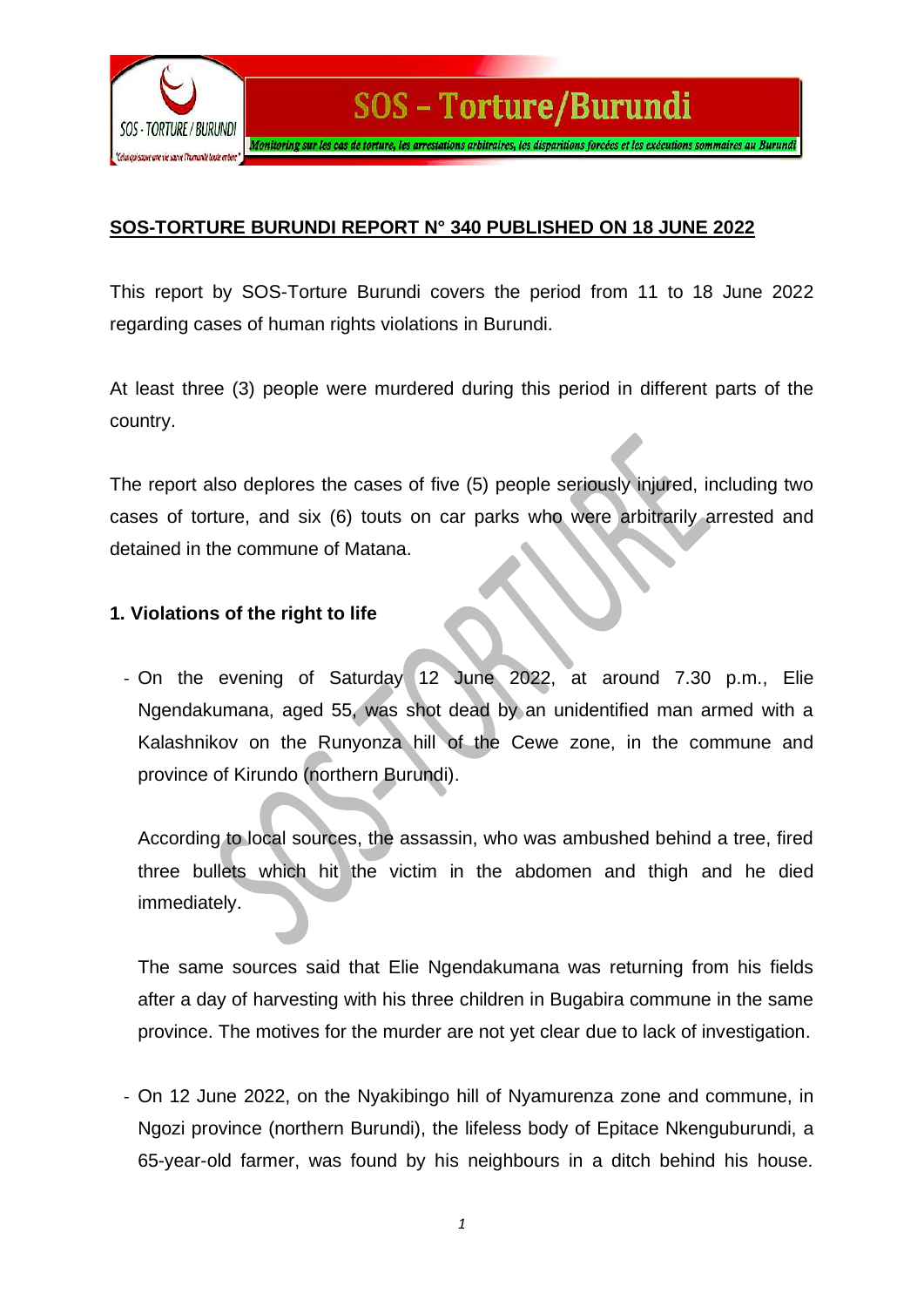

According to a local source, the victim had been strangled with a rope. The motive and identity of the perpetrators have not been identified.

- On the morning of Tuesday 14 June 2022, the lifeless body of Jean-Paul Ntirampeba, the head of the youth league of the CNL (National Congress for Freedom) party on the Mushanga hill in Murwi zone and commune of province Cibitoke (north-western Burundi), was discovered on the shores of the Rusizi river by farmers at the foot of the 3<sup>rd</sup> transverse of the Gasenyi hill, in Buganda commune of the same province.

According to witnesses, Jean-Paul Ntirampeba, aged 27, was arrested last Saturday 11 June 2022 at around 3 a.m. at his home on the Rwiri sub-hill by the head of the National Intelligence Service (SNR), Police Colonel Ahmed Nabil Sindayigaya (OPN 0916), and then taken to the secret service dungeon in the same province. He was stabbed to death by policemen on the orders of Ahmed Nabil Sindayigaya, after atrocious acts of torture in the SNR dungeon on suspicion of collaboration with Burundian rebels based in the east of the DRC (Democratic Republic of Congo).

The same source said that the body of Jean-Paul Ntirampeba was buried the same day it was found on the orders of Police Colonel Jean Claude Ntirandekura, Provincial Commissioner of Police in Cibitoke.

SOS-Torture Burundi denounces the political intolerance towards activists of opposition political parties and serious human rights violations including abductions or forced disappearances as well as extrajudicial executions which are attributed to the head of the SNR in Cibitoke province, Ahmed Nabil Sindayigaya. It calls for impartial investigations to identify the perpetrators of human rights violations in order to bring them to justice.

### **2. Violations of the right to physical integrity**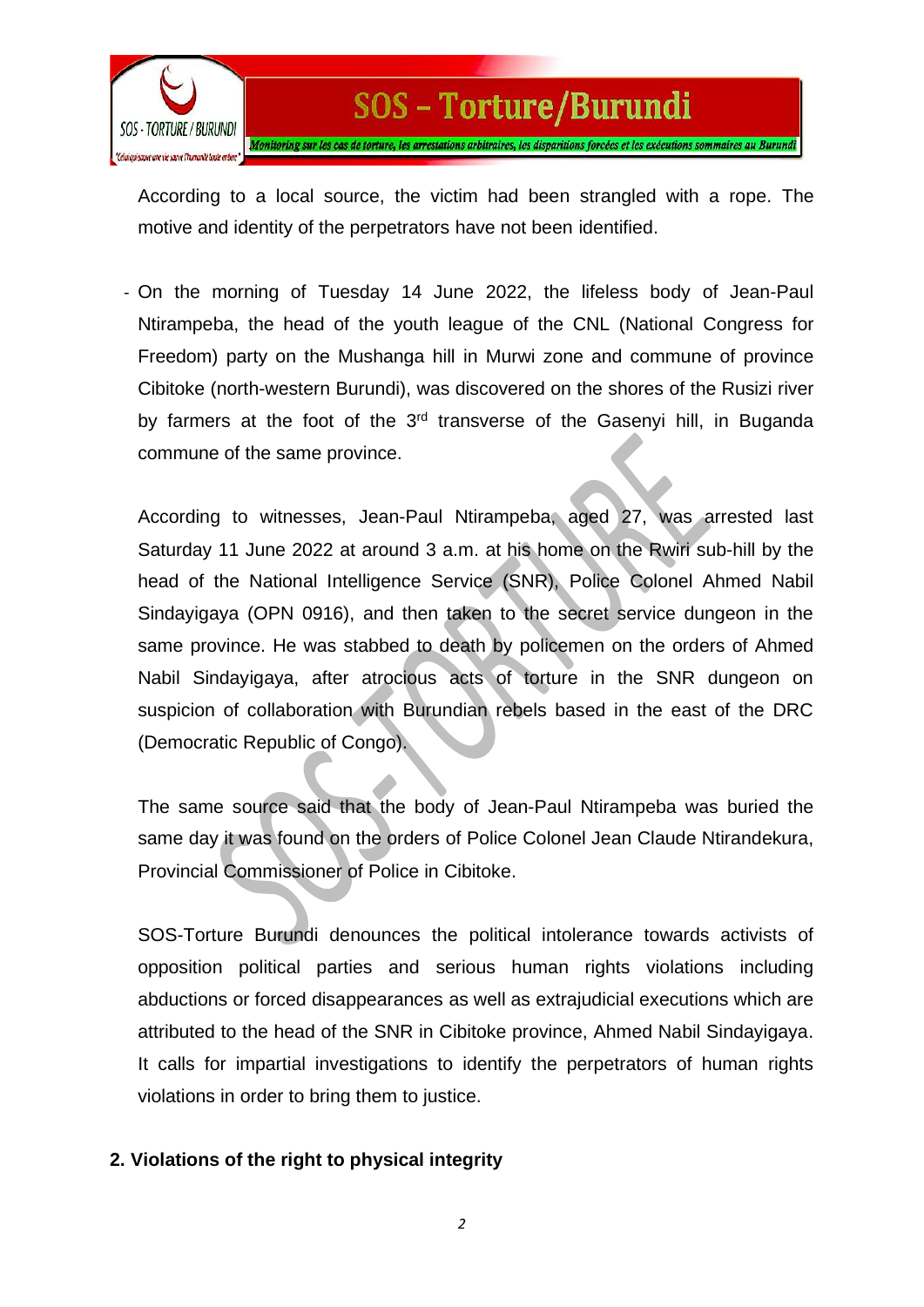

## - On the morning of Saturday 11 June 2022, an 18-year-old man known as Bethel Pfukamusabe was evacuated in a state of unconsciousness and admitted to Gitega regional hospital after being severely tortured the day before by residents of Rutegama hill in Gitega commune and province (western Burundi) on charges of stealing crops from a household.

SOS - Torture/Burundi

According to an eyewitness to the horrific scene of torture, the young man was caught stealing maize and beans from a local household and was severely beaten and injured by enraged residents, even getting chilli pepper into his wounds.

The same source revealed that none of the torturers had been apprehended although they had been identified.

SOS-Torture Burundi deplores the state of impunity that characterises the Burundian judicial system when justice is not used to crack down on any dissenting voice or presumed to be such against the ruling power. It recalls that impunity encourages the repetition of crimes as long as the perpetrators feel free to commit new offences without fear of punishment.

- On Saturday night, 12 June 2022, at around 2 a.m., a household on Kajondi hill in Rutovu commune of Bururi province (southern Burundi) was attacked by a group of men armed with machetes and clubs.

According to local sources, these unidentified criminals seriously injured the head of the household, Pascal Niyonkuru, in the leg, his wife in the back and a neighbour named Mélance in the head and leg. The victims were evacuated to a local health facility where they are receiving intensive care.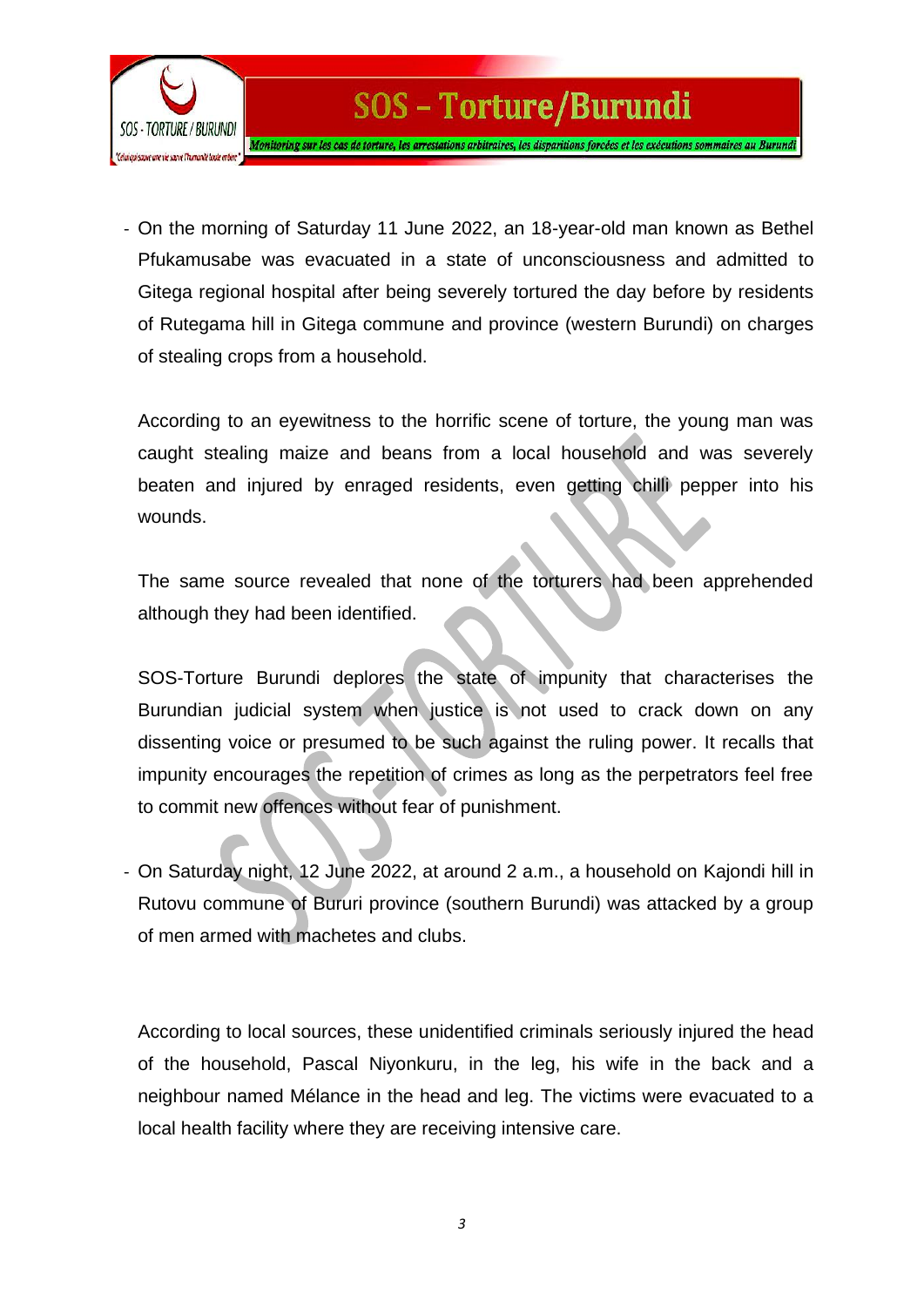

SOS-Torture Burundi regrets that criminals break into households, commit crimes and leave incognito while the police and Imbonerakure patrol every nook and cranny throughout the country at night under the banner of the joint security committees.

- On the evening of Wednesday 15 June 2022 at around 6 p.m., a pregnant woman named Fabiola was attacked at her home located on the Gatura hill of Mitakataka zone, in the commune and province of Bubanza (north-western Burundi) by four Imbonerakure members of the youth league of the presidential party CNDD-FDD (National Council for the Defence of Democracy - Forces for the Defence of Democracy), including one Joseph Bapfubusa, who had threatened to kill the victim.

According to local sources, Fabiola was attacked by these four men while she was in the kitchen. They put a gag on her mouth to suffocate her and left her for dead before running away. Fortunately, neighbours intervened in time and rushed her to Bubanza hospital where, after recovering her mind, she said she had identified three men among the attackers, including a certain Joseph Bapfubusa whom she had denounced for stealing a can of palm oil.

SOS-Torture Burundi urges the authorities to put an end to the impunity of members of the Imbonerakure militia who are spreading terror with the knowledge of the security forces and threatening the peace of the citizens.

### **3. Violations of the right to liberty: arbitrary arrests and detentions**

- Since last Friday, 10 June 2022, six young men who work in the car park of the Matana centre have been detained at the police station in Matana, Bururi province (southern Burundi). They are Astère Ndayikengurukiye, Kévin Mbonimpa, Augustin Niyuhire, Olègue Hategeka, Bernard Butoyi and Dieudonné